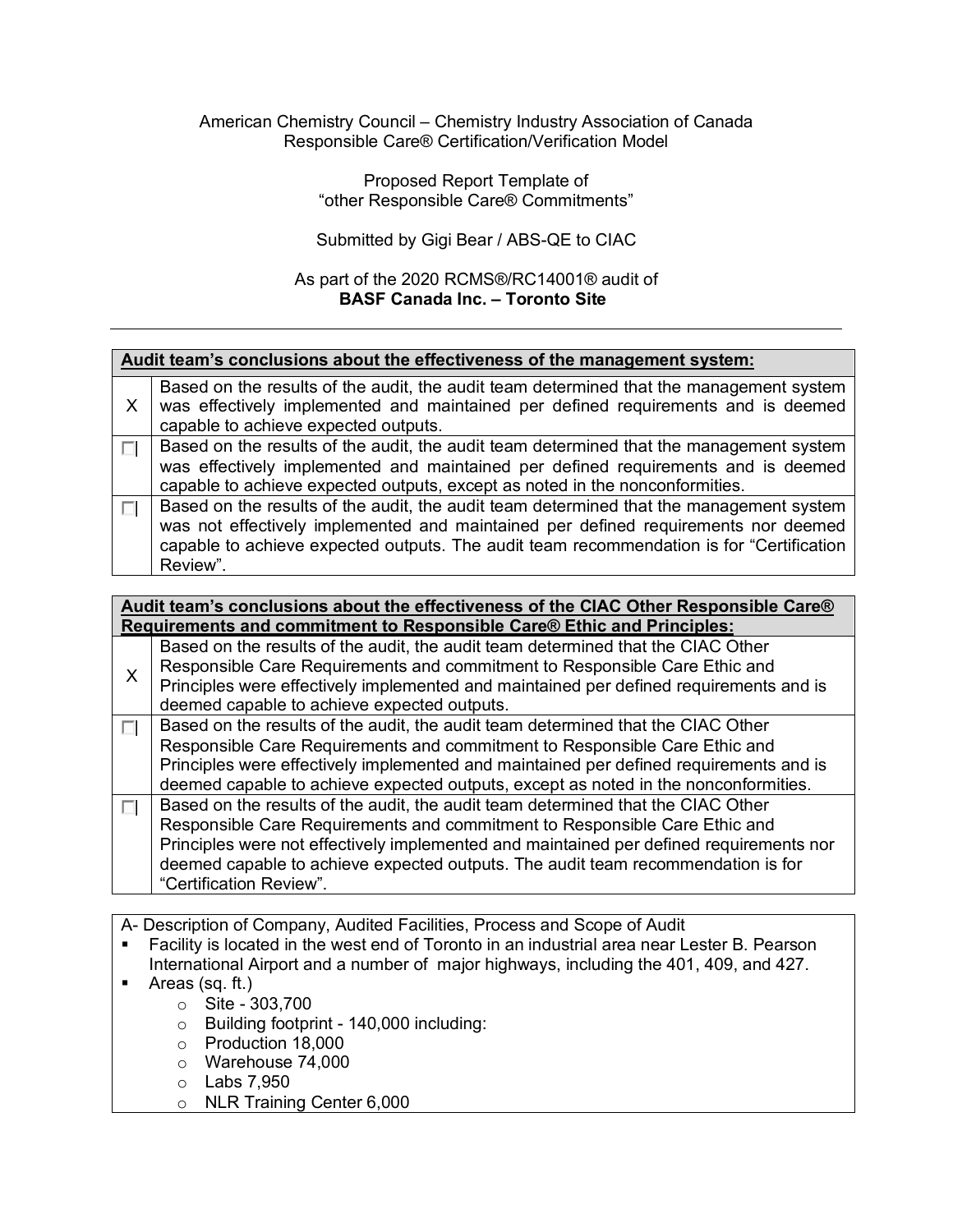- o Occupied offices 8,200
- o Unoccupied offices 18,000
- The property is BASF owned.
- Number of Employees: BASF 40, Automotive Refinish Technologies (ART) -12, Chemetall - 7
- **BASF Operating Divisions: PM, EC, MBS (formerly EB), EM**
- Site activities include: PMU production and distribution, PM development labs, MBS distribution, Refinish training center, PM spray training center, ART distribution, Chemetall distribution, IT service center

Assets Overview

| Tank#          | <b>Capacity</b><br>(Metric Tonnes) | <b>Current Use</b>       |
|----------------|------------------------------------|--------------------------|
| <b>TK 601A</b> | 5                                  | <b>Flexible resins</b>   |
| <b>TK 601B</b> | 5                                  | <b>Rigid resins</b>      |
| <b>TK 602A</b> | 10                                 | Spray                    |
| <b>TK 602B</b> | 10                                 | Spray                    |
| <b>TK 620</b>  | 20                                 | <b>Bulk rigid resins</b> |

o All 5 tanks are cyclopentane capable.

- o Automated formic acid dosing all tanks except TK601B.
- o Intermediate tanks.
	- ▶ TK 401, 1 tonne tank used for water stripping.
	- ▶ TK 402, 4 tonne open top tank used for adding black pigment to flexible resins.

B- Summary of the evidence relating to:

- the capability of the management system to meet applicable requirements and expected outcomes.
- the internal audit and management review process.

The facility has an integrated ACC and CIAC RCMS management system program in alignment with the corporate and regional requirements. Programs and continual improvement initiatives are on-going and multiple relevant goals have been implemented focusing on continuous improvements, businesses sustainability, and operation processes effectiveness. The internal audit program is established and is supported by qualified internal and external resources. The management review processes are established with the appropriate participation of affected organization functions. Corrective actions processes are established.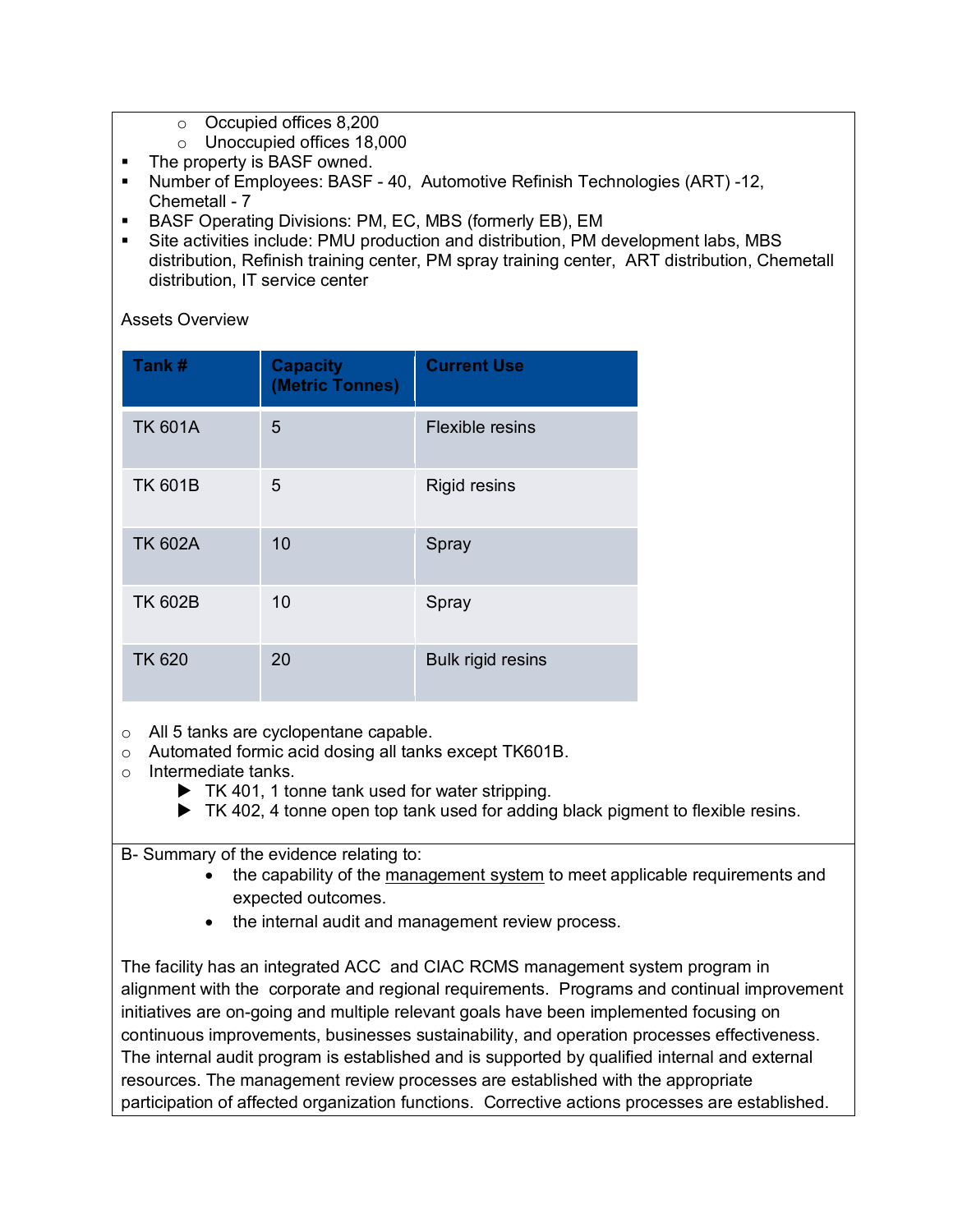Continuous improvement processes are effectively identified through standardized multiple risk assessments and goals setting processes.

C- Summary of the evidence relating to:

- the capability of the Other Responsible Care Requirements and commitment to Responsible Care Ethics and Principles to meet applicable requirements and expected outcomes
	- $\circ$  The corporate Responsible Care® Policy Statement applies to entire organization
	- $\circ$  Facility programs and supporting processes follow the business and corporate EHSS & RCMS policies and programs and are fully integrated with the Canadian CIAC Program
	- o MSs programs documents & records are located in multiple electronic systems and are readily accessible through the share point
	- $\circ$  The organization structure is documented and identifies role and responsibilities and the Responsible Care® / CIAC support functions including regional and corporate assigned staff
	- $\circ$  RCMS Matrix "road map" is documented mapping the RC requirement to site and corporate specific program procedures and references
	- o The programs are integrated, and policies and standards appropriate to the scope of the business and operation exist and appeared to be well communicated throughout the organization
	- o Management is fully engaged in setting the expectation and providing qualified resources for the RCMS program implementation
	- $\circ$  Management team and the majority of staff have long term experience with BASF and facility and are highly focused on operation excellence, risk reduction and continual improvements strategies
- Observations on public engagement and communication of the Worst Case Scenario
	- $\circ$  Worst Scenario event is identified and communicated to the Canadian authority and community per CIAC requirement – reference: CIAC Worst case Scenario Communications – 2018, 2019
	- o Community outreach programs are established with leadership and employees' involvement and are maintained as part of the CIAC program and included CAER,<br>community and Indigenous Code projects activities – reference: CIAC Transparency<br>& Outreach Scope
- Summary and observations of off-site meeting with Community Representatives
	- o Discussion with the community representative (Ms. Kathy Martorino Chair of the Toronto West Care Committee) verified high level of site community engagement and outstanding contribution to the various sponsored community activities as part of the BASF organization and the Toronto West Care Committee.
- Successful (excellent/Best) Practices to be shared
	- o Integration of RC & CIAC programs
	- o Incident Management Training for site leaders
	- $\circ$  Capital project for the replacement of the cyclopentane 2000 gallons totes with a bulk tank to reduce potential personnel and environmental exposures